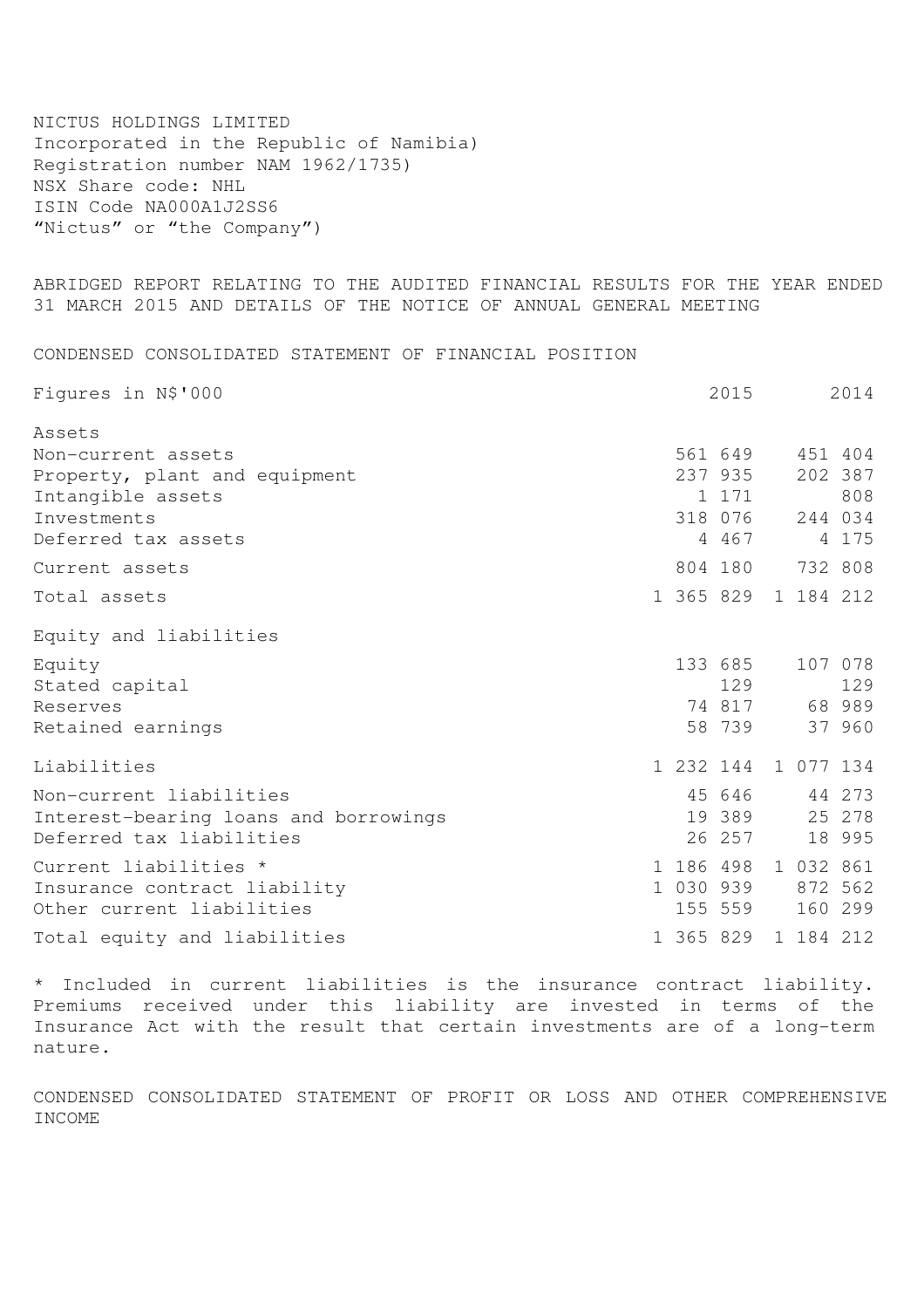| Figures in N\$'000                                                                                                                                                                                                                                     | 2015                                                                                                                           | 2014                                                                                                                        |
|--------------------------------------------------------------------------------------------------------------------------------------------------------------------------------------------------------------------------------------------------------|--------------------------------------------------------------------------------------------------------------------------------|-----------------------------------------------------------------------------------------------------------------------------|
| Revenue<br>Cost of sales<br>Gross profit<br>Other income<br>Operating and Admin Expenses<br>Investment income from operations<br>Operating profit<br>Investment income<br>Financing costs<br>Profit before taxation<br>Taxation<br>Profit for the year | 1 041 436<br>(847 252)<br>194 184<br>16 723<br>(199 005)<br>27 859<br>39 761<br>2 592<br>(8 731)<br>33 622<br>(4865)<br>28 757 | 725 276<br>(591 441)<br>133 835<br>28 101<br>(140 694)<br>9 862<br>31 104<br>6 380<br>(7852)<br>29 632<br>(5 083)<br>24 549 |
| Other comprehensive income:<br>Net gains on property revaluation<br>Taxation related to other comprehensive income<br>Other comprehensive income for the year net of<br>taxation                                                                       | 7982<br>(2 115)<br>5 867                                                                                                       | 5 124<br>(1 859)<br>3 265                                                                                                   |
| Total comprehensive income for the year                                                                                                                                                                                                                | 34 624                                                                                                                         | 27 814                                                                                                                      |
| Total comprehensive income attributable to:<br>Owners of the parent                                                                                                                                                                                    | 34 624                                                                                                                         | 27 814                                                                                                                      |
| Earnings per share                                                                                                                                                                                                                                     |                                                                                                                                |                                                                                                                             |
| Basic earnings per share (cents)<br>Diluted earnings per share (cents)<br>Weighted average number of shares in issue (000's)                                                                                                                           | 53,81<br>53,81<br>53 443                                                                                                       | 45,93<br>45,93<br>53 443                                                                                                    |
| CONDENSED CONSOLIDATED STATEMENT OF CASH FLOWS                                                                                                                                                                                                         |                                                                                                                                |                                                                                                                             |
| Figures in N\$'000                                                                                                                                                                                                                                     | 2015                                                                                                                           | 2014                                                                                                                        |
| Cash flow from operating activities<br>Cash generated from operations<br>Investment income from operations received<br>Finance expenses<br>Taxation paid<br>Net cash generated from operating activities                                               | 190 380<br>2 5 9 2<br>(8 731)<br>(10)<br>184 231                                                                               | 164 395<br>6 380<br>(7852)<br>162 923                                                                                       |
| Net cash used in investing activities                                                                                                                                                                                                                  | (107 162)                                                                                                                      | (108 392)                                                                                                                   |
| Net cash (used in) / generated from financing<br>activities                                                                                                                                                                                            | (19 382)                                                                                                                       | 33 235                                                                                                                      |
| Net movements in cash and cash equivalents<br>Cash and cash equivalents at beginning of year<br>Cash and cash equivalents at end of                                                                                                                    | 57 687<br>340 236                                                                                                              | 87 766<br>252 470                                                                                                           |
| year                                                                                                                                                                                                                                                   | 397 923                                                                                                                        | 340 236                                                                                                                     |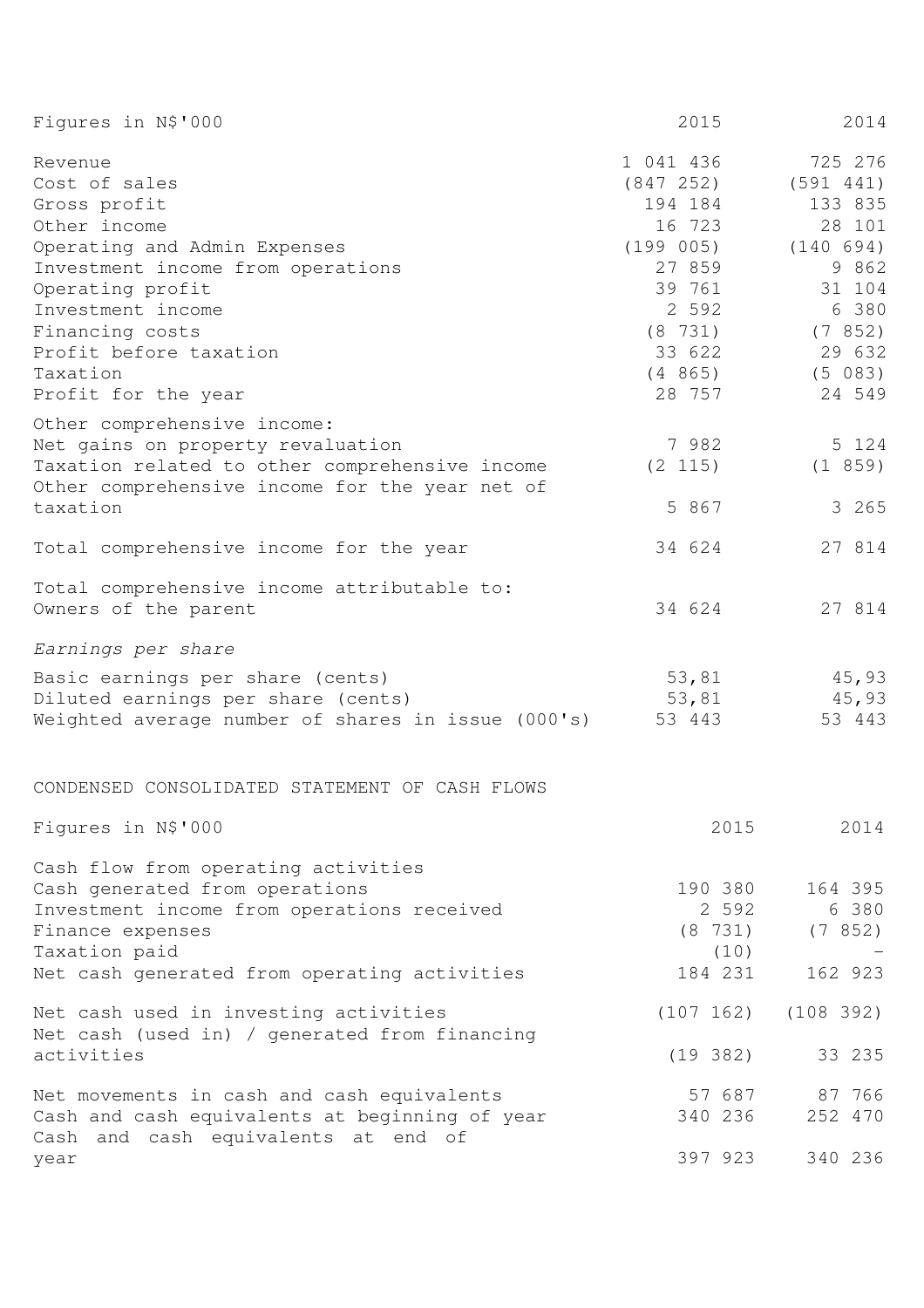| RECONCILIATION BETWEEN EARNINGS AND HEADLINE EARNINGS |  |  |  |  |  |  |
|-------------------------------------------------------|--|--|--|--|--|--|
|-------------------------------------------------------|--|--|--|--|--|--|

| Figures in N\$'000                                                                               | 2015         | 2014                |
|--------------------------------------------------------------------------------------------------|--------------|---------------------|
| Weighted average number of shares in issue for<br>basic, diluted and headline earnings per share |              |                     |
| (000's)                                                                                          |              | 53 443 53 443       |
| Profit for the year, net of taxation<br>Profit on disposal of property, plant and                | 28 757       | 24 549              |
| equipment                                                                                        | (612)        | (231)               |
| Gain from a bargain purchase                                                                     |              | (20 659)            |
| Headline earnings                                                                                | 28 145       | 3 659               |
| Headline earnings per share (cents)                                                              |              | 52,66 6,85          |
| Diluted headline earnings per share (cents)                                                      | 52,66        | 6,85                |
| CONDENSED CONSOLIDATED SEGMENTAL ANALYSIS                                                        |              |                     |
| Figures in N\$'000                                                                               | 2015         | 2014                |
| Segment Revenue                                                                                  |              |                     |
| Motor retail                                                                                     | 896 059      | 603 298             |
| Furniture retail                                                                                 | 91 451       | 75 518              |
| Insurance and Finance                                                                            | 71 829       | 57 680              |
|                                                                                                  | 1 059 339    | 736 496             |
| Head office and eliminations                                                                     |              | $(17903)$ $(11220)$ |
| Total revenue for the year                                                                       | 1 041 436    | 725 276             |
| Analysis of revenue by product / service                                                         |              |                     |
| Sale of goods                                                                                    | 978 392      | 672 351             |
| Rental income                                                                                    | 682          | 281                 |
| Finance income                                                                                   | 30 977       | 24 203              |
| Insurance premium income                                                                         | 31 060       | 28 441              |
| Management Fee                                                                                   | 325          |                     |
| Total revenue                                                                                    | 1 041 436    | 725 276             |
| Net profit after taxation                                                                        |              |                     |
| Motor retail                                                                                     | 10 232       | 7 620               |
| Furniture retail                                                                                 | 4 9 1 5      | 3 481               |
| Insurance and Finance                                                                            | 25 948       | 17 267              |
|                                                                                                  | 41 095       | 28 368              |
| Head office and eliminations                                                                     | $(12 \t338)$ | (3 819)             |
| Total profit for the year                                                                        | 28 757       | 24 549              |
| Segment assets                                                                                   |              |                     |
| Motor retail                                                                                     | 345 791      | 366 386             |
| Furniture retail                                                                                 | 178 114      | 134 101             |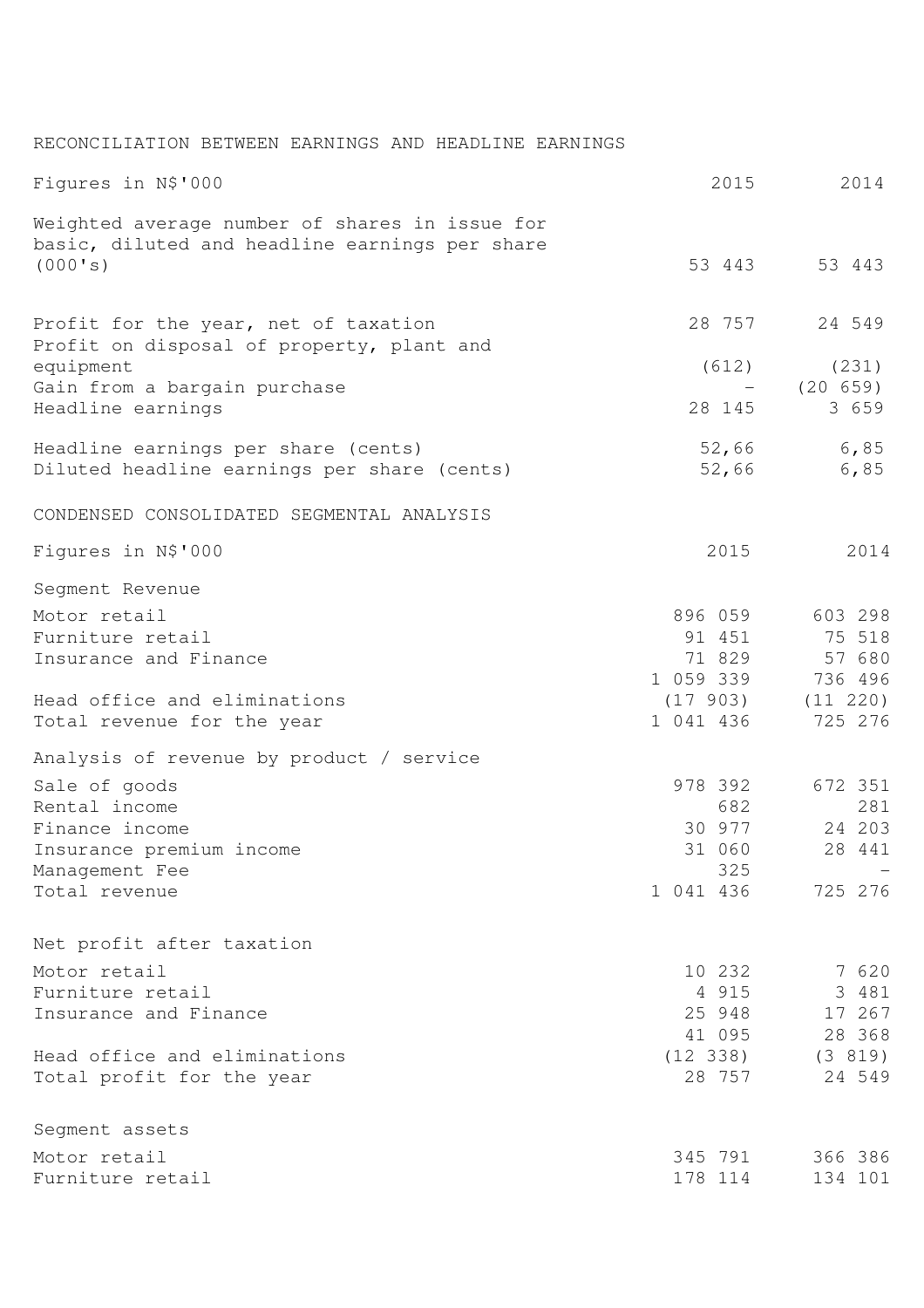| Insurance and Finance                        | 1 162 559<br>1 686 464 | 940 336<br>1 440 823 |
|----------------------------------------------|------------------------|----------------------|
| Head office and eliminations                 | (320 635)              | (256 611)            |
| Total as per statement of financial position | 1 365 829 1 184 212    |                      |
| Segment liabilities                          |                        |                      |
| Motor retail                                 | 277 476                | 257 927              |
| Furniture retail                             | 147 736                | 106 202              |
| Insurance and Finance                        | 1 115 658              | 903 915              |
|                                              | 1 540 870              | 1 268 044            |
| Head office and eliminations                 | (308 726)              | (190 910)            |
| Total as per statement of financial position | 1 232 144              | 1 077 134            |

CONDENSED CONSOLIDATED STATEMENT OF CHANGES IN EQUITY

| Figures in N\$ '000                                                                                             | capital | reserve        | Stated Revaluation Contingency Retained<br>reserve | earnings         | Total<br>equity           |
|-----------------------------------------------------------------------------------------------------------------|---------|----------------|----------------------------------------------------|------------------|---------------------------|
| Balance at 1 April 2013                                                                                         | 129     | 46 243         | 12 506                                             | 20 386           | 79 264                    |
| Total comprehensive<br>income for the year<br>Profit for the year                                               |         | 3 265          |                                                    | 24 549<br>24 549 | 27 814<br>24 549          |
| Other comprehensive<br>income for the year                                                                      |         | 3 265          |                                                    |                  | 3 265                     |
| Transfer to contingency<br>reserve<br>Total contributions by<br>and distributions to<br>owners of the company   |         |                | 6 975                                              | (6975)           |                           |
| recognised directly in<br>equity                                                                                |         |                | 6 975                                              | (6975)           |                           |
| Balance at 1 April 2014                                                                                         | 129     | 49 508         | 19 481                                             | 37 960           | 107 078                   |
| Total comprehensive<br>income for the year<br>Profit for the year<br>Other comprehensive<br>income for the year |         | 5 867<br>5 867 |                                                    | 28 757<br>28 757 | 34 624<br>28 757<br>5 867 |
| Transfer to retained<br>earnings                                                                                |         |                | (39)                                               | 39               |                           |
| Dividends paid to<br>ordinary shareholders<br>Total contributions by                                            |         |                |                                                    | (8 017)          | (8 017)                   |
| and distributions to<br>owners of the company                                                                   |         |                | (39)                                               | (7978)           | (8 017)                   |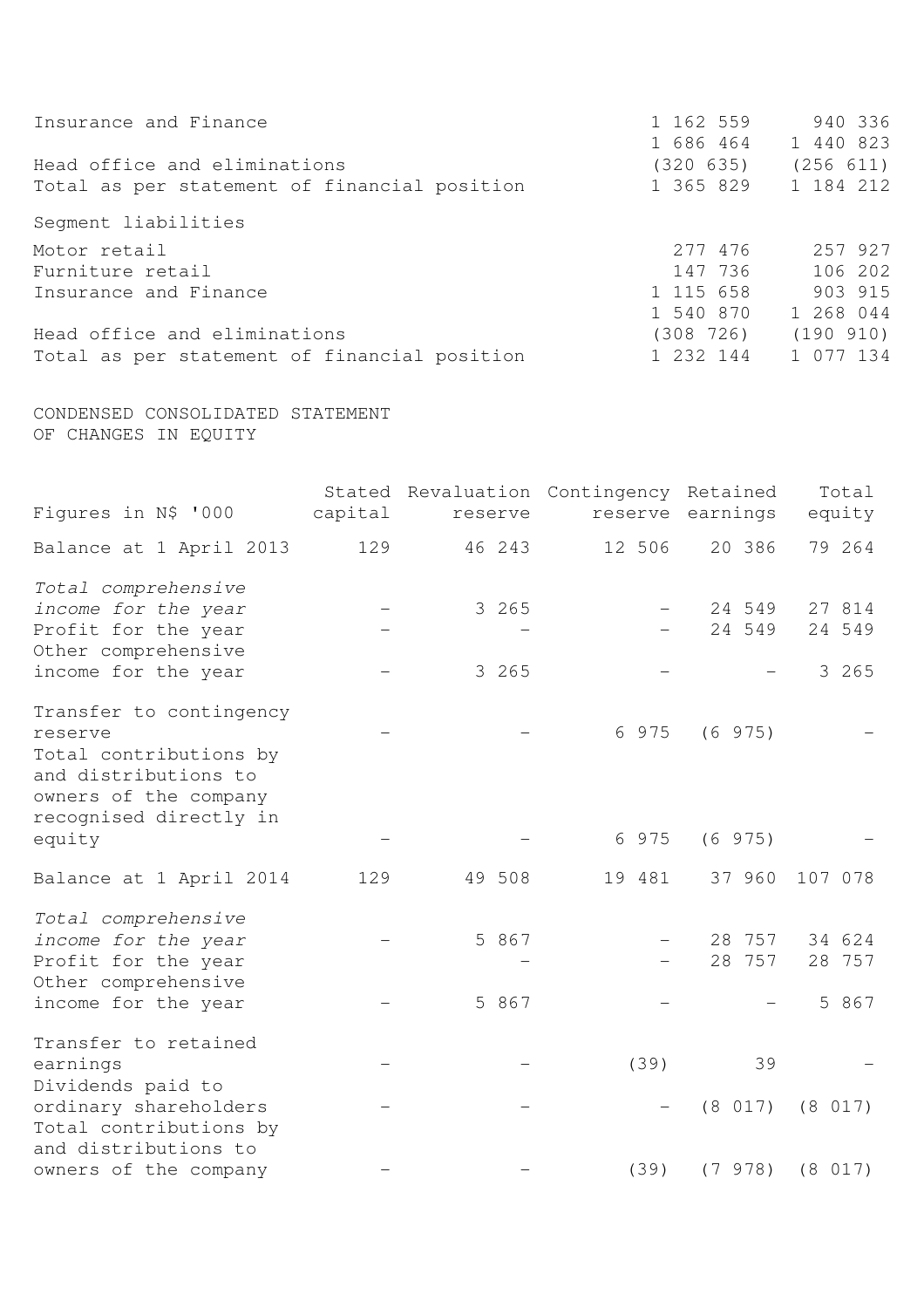recognised directly in equity

Balance at 31 March

2015 129 55 375 19 442 58 739 133 685

NOTES TO THE CONDENSED CONSOLIDATED FINANCIAL INFORMATION

## 1. BASIS OF PREPARATION

The abridged summarised consolidated annual financial statements have been prepared in accordance with the recognition and measurement requirements of International Financial Reporting Standards (IFRS), in compliance with IAS34: Interim Financial Reporting, in the manner as required by the Companies Act of Namibia, 2004 and the Listing Requirements of the Namibian Stock Exchange. The accounting policies are consistent with those applied in the consolidated financial statements for the year ended 31 March 2014, other than the new standards and interpretations adopted, summarised below:

- Amendments to IAS 32: Offsetting Financial Asset and Financial Liabilities
- Amendments to IAS 36: Recoverable Amount Disclosures for Non-Financial Assets
- IFRIC 21 Levies
- Amendments to IAS 39: Novation of Derivatives and Continuation of Hedge Accounting
- Amendments to IFRS 10, IRFS 12 and IAS 27: Investments Entities

The impact of these adopted standards and interpretations have not led to any change in the Group's accounting policies which are relevant to its operations.

## 2. RELATED PARTIES

During the period, certain companies within the Group entered into transactions with each other. These intra-Group transactions have been eliminated on consolidation. Related party information is unchanged from that reported at 31 March 2014. Refer to the 2015 audited annual financial statements for further information.

# 3. DIVIDENDS

Since 31 March 2015, the following dividend was approved by the Board on 8 June 2015 in respect of the year ended 31 March 2015. The dividend has not been provided for and there are no accounting implications for the current financial year.

> 31 Mar 15 N\$'000

18 cents per share 9 620

Last date to trade ordinary shares The Manusculi Resolution of Friday 10 July 2015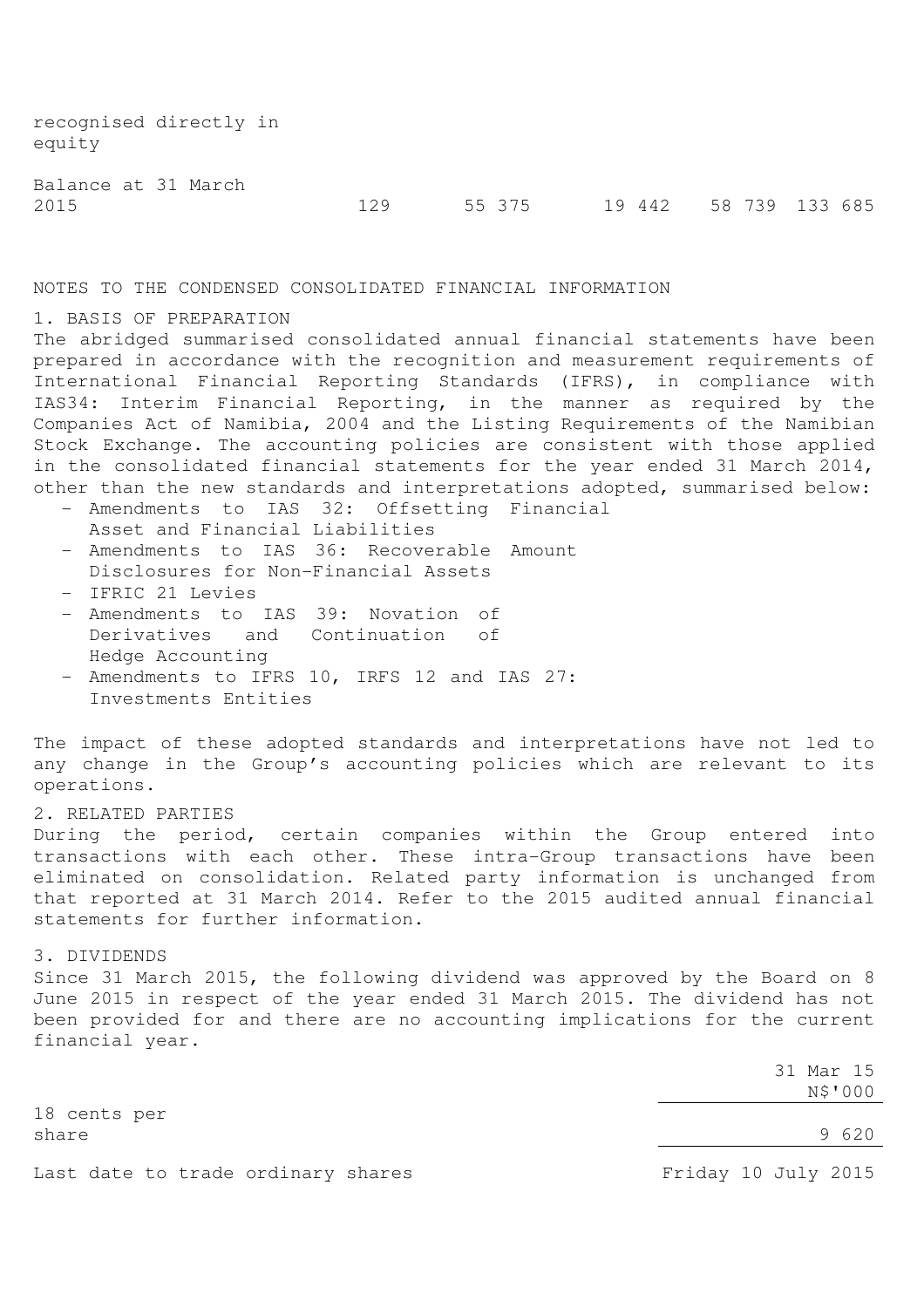"cum" dividend Ordinary shares trade Urdinary Shares Crade<br>"ex" dividend Monday 13 July 2015 Record date Friday 17 July 2015 Payment/issue Payment/Issue<br>date Monday 20 July 2015

Share certificates may not be dematerialised between Monday 13 July and Friday 17 July 2015 both days inclusive.

By order of the Board

4. RESPONSIBILITY FOR CONSOLIDATED ANNUAL FINANCIAL STATEMENTS Accounting policies have been applied consistently with those of the prior year. The annual consolidated financial statements for the year ended 31 March 2015 have been audited by SGA Chartered Accountants and Auditors, and their unqualified audit opinion is available for inspection at the registered office of the company.

# 5. DIRECTORS' RESPONSIBILITY

The directors take full responsibility for the preparation of the summarised annual financial statements, and that the financial information has been correctly extracted from the underlying audited annual financial statements for the year ended 31 March 2015.

#### 6. SUBSEQUENT EVENTS

There were no events after the reporting period which affected the presentation of the consolidated annual financial statements for the year ended 31 March 2015.

CHAIRMAN'S REPORT - THE  $70^{TH}$  YEAR UNDER REVIEW

We are proud to look back on a greatly successful 2015, despite economic and political challenges in neighbouring South Africa, our largest trade partner. The Namibian economy, on the other hand, has shown promising signs of growth and we have positioned ourselves well to share the Country's general wealth spurt. This resulted in our highest-ever level of income and profit, expansion of our Namibian footprint and continued penetration of uncontested market space.

With the fading memory of the geographical unbundling from our South African counterpart, it is evident that the Group's business model, evolved over the last seventy years, has stood the test of time. In this environment, the Group has continued to adapt to changing consumer trends and requirements. This was done through achieving a balance between good corporate governance and entrepreneurship, in the pursuit of above average returns to shareholders.

Throughout the Group we have placed emphasis on the alignment of an overarching strategy and the short term results are extremely well received.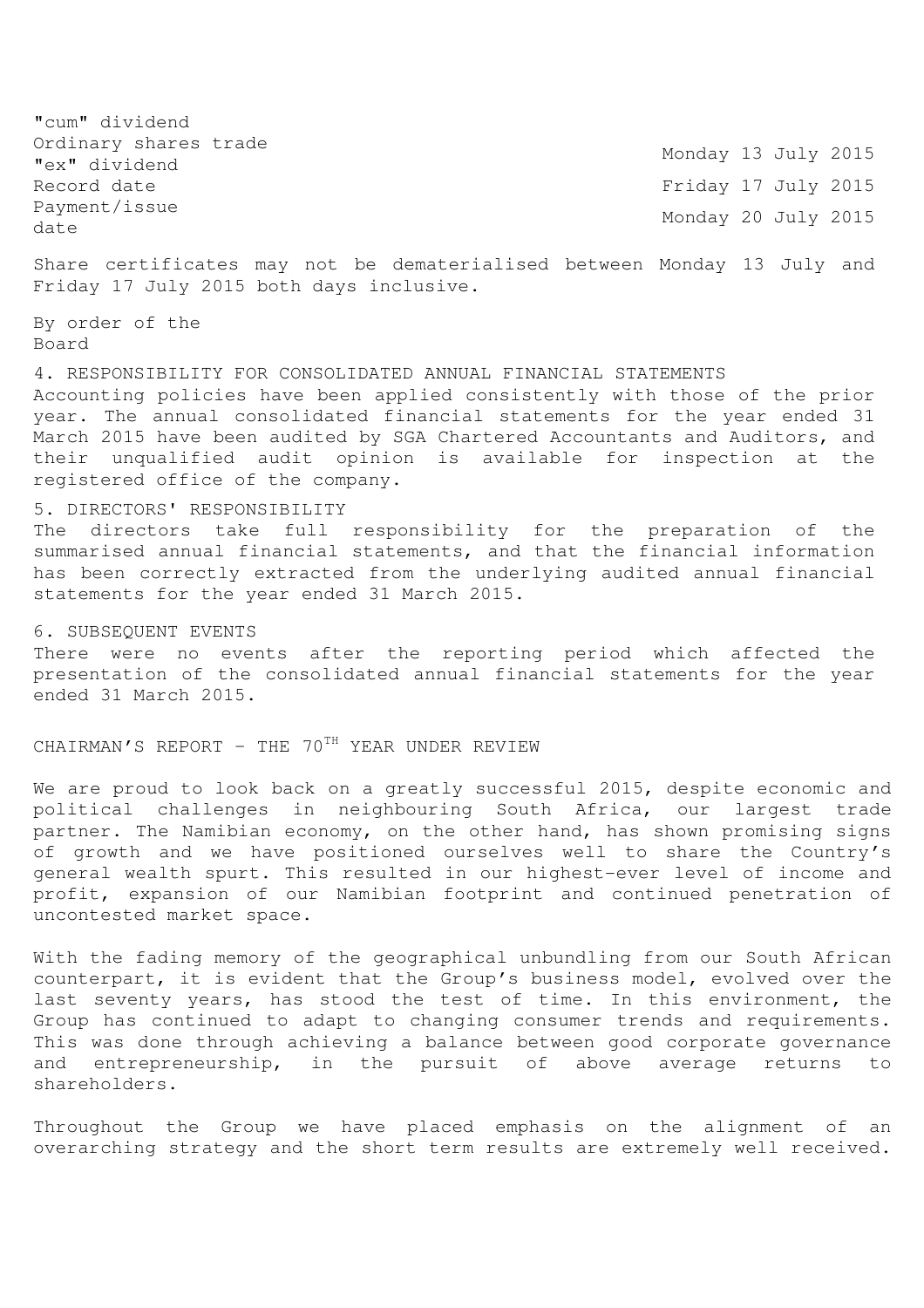I am convinced that we are strategically geared to carry the current momentum forward. Increased spending from the government in the last quarter of our financial year contributed to the performance of our retail operation, especially on the motor segment.

Motor Segment Our motor segment rendered a respectable performance for the past year.

An exceptional third quarter for the motor vehicles, contributed towards a significant profit growth for the year under review. We proudly remain the car people with the sixth sense.

With our tyre business being at your service, we managed to grow the turnover during the first complete financial year as part of the Group.

We are pleased to report that the incorporation of the tyre business and the exceptional performance of vehicle sales resulted in the segment's revenue increasing by almost 49% and profit after tax with 34%.

#### Furniture Segment

We are pleased to look back on an excellent year for our furniture segment, your best Quality, Value and Service provider of furniture and appliances throughout Namibia. The expansion into Ongwediva proved to be a success. The expansion contributed to increased revenue of more than 21%. With our bad debts being less than 2% of the debtors' book, we managed to achieve record breaking results, increasing profit with 41%. With a focus on exclusive lines and products, dedicated management and staff, I am confident that this positive trend is sustainable.

We are immensely excited to launch our new flagship store, currently in process of being developed, which should be operational towards March 2016.

Insurance and Finance Segment

The insurance and finance segment stands by its commitment to provide the best risk management solutions and competitive retail financing.

With our unique approach to short term insurance, the insurance division had a steady performance on the premium side and investment income contributed significantly in challenging investment markets. The assets under management broke through the one billion Namibian Dollar mark for the first time, which is a long awaited achievement for the segment. Together with our finance division, where people matters, the segment managed to grow revenue by almost 25% and profit by 50%. This was indeed a remarkable performance and we are grateful for the achievement.

Group Performance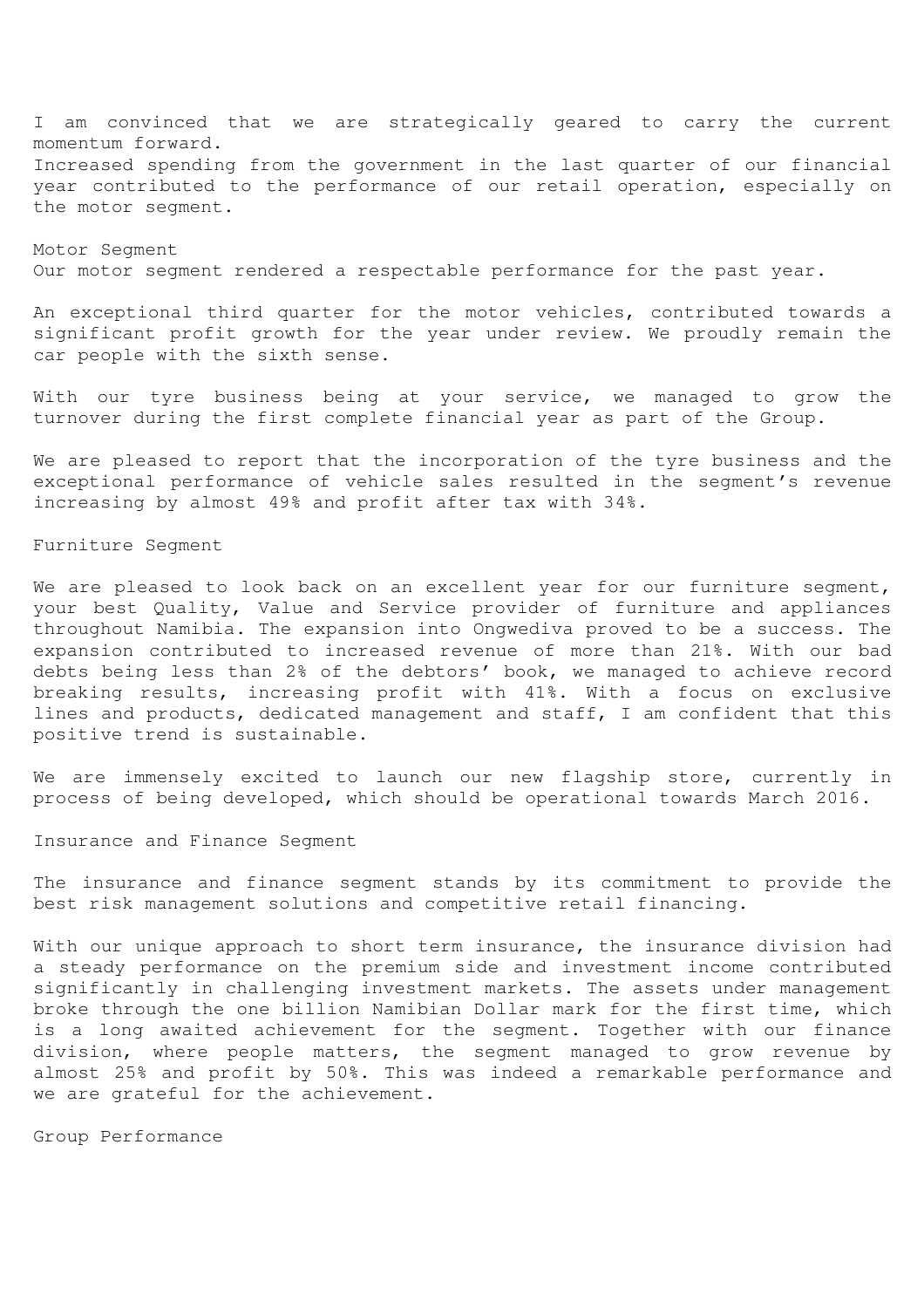Positive growth in profits, turnover and assets across all segments, attributed to the highest ever profits achieved in the Group's 70 years of existence. Group assets increased in excess of 15%. A long term strategic goal of achieving a billion Namibian Dollar turnover was reached during the year. Profits surpassed growth of 17% and we are confident that the foundations laid during the first seventy years of existence will support our future achievements.

#### The Future

By "taking action with a strategic focus" we will increase our strategic level of thinking to implement our overarching strategy. The focus will remain on exceptional customer service. Without deviating in the slightest from our values, we will enhance our independence and sharpen internal controls and - measures. People are, and remain, one of our main priorities in the coming year. I am convinced that through the aforesaid and with the continuous responsibility to build and protect our capital base, we will be successful in the coming year.

## Acknowledgements

I thank the management teams who have again led by example in challenging conditions. I also extend my gratitude to all our employees at our branches countrywide. My fellow Directors provide valuable guidance and business insight and I thank you for your continued input and loyalty.

Our profound gratitude towards to our stakeholders, including our shareholders, customers, suppliers, industry requlators and advisors, for your ongoing support.

I would like to extend my praise to our Heavenly Father who has guided us through the past 69 years and has once again blessed us in the 70th.

Sincerely

Philippus Tromp Executive Chairman

## ANNUAL REPORT AND NOTICE OF ANNUAL GENERAL MEETING

As the annual report for the year ended 31 March 2015 ("the annual report") was posted to shareholders within 3 months of Nictus's year end, this announcement is not required to appear in the press and will not be sent to shareholders.

The annual report contains a notice convening the annual general meeting of Nictus shareholders for the year ended 31 March 2015 ("the AGM"). The AGM will be held in the 1<sup>st</sup> floor boardroom at the Nictus Building, 17 Lüderitz Street, Windhoek on Wednesday 2 September 2015 at 12h00.